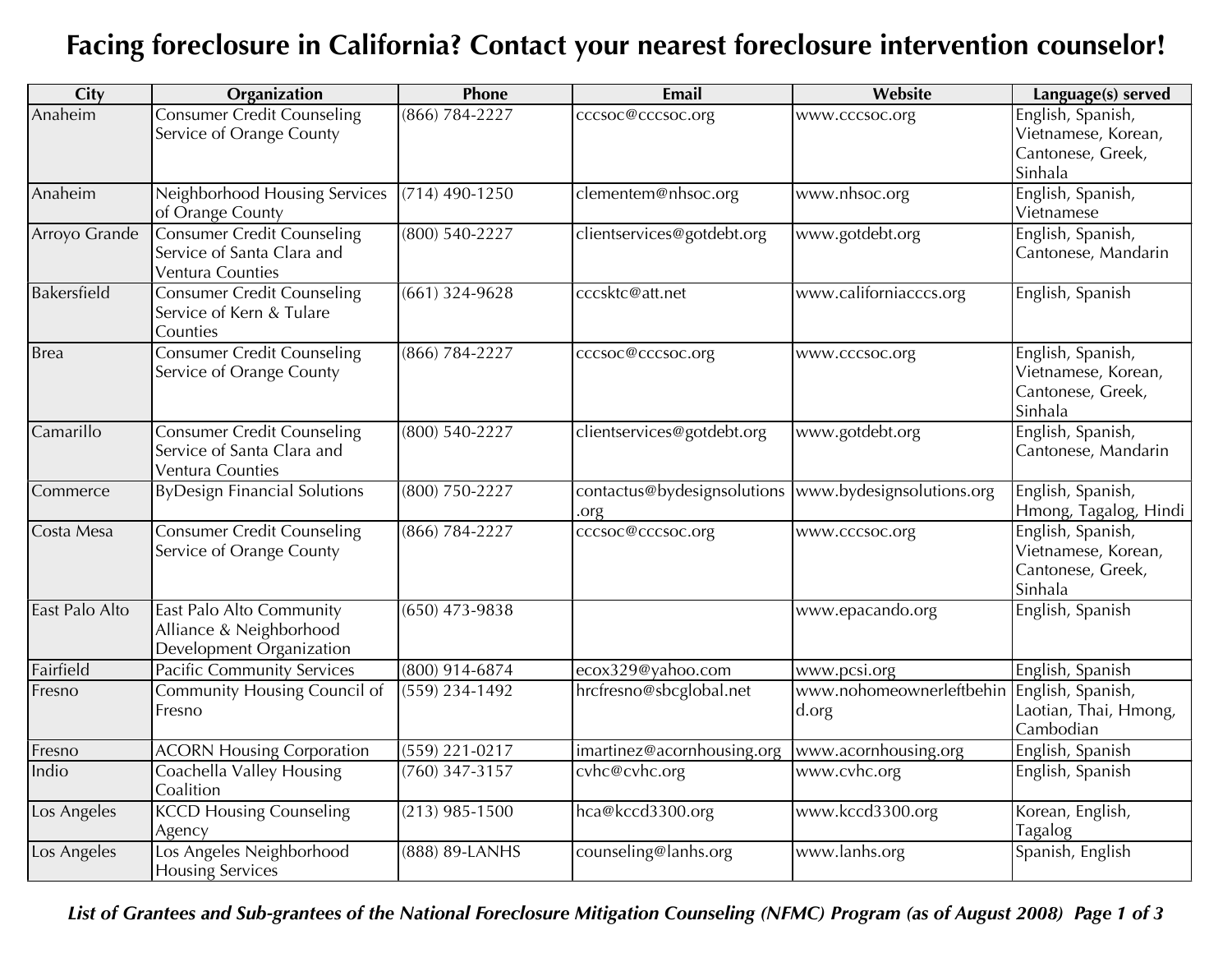## **Facing foreclosure in California? Contact your nearest foreclosure intervention counselor!**

| Los Angeles    | Multicultural Real Estate Alliance (877) 848-5629            |                       | admin@urban-alliance.org                                     | www.urban-alliance.org           | English                                         |
|----------------|--------------------------------------------------------------|-----------------------|--------------------------------------------------------------|----------------------------------|-------------------------------------------------|
|                | For Urban Change                                             |                       |                                                              |                                  |                                                 |
| Los Angeles    | New Economics for Women                                      | $(213)$ 483-2060 x106 | homeownership@neworg.us                                      | www.neweconomicsforwom<br>en.org | Spanish, English                                |
| Los Angeles    | <b>Operation HOPE</b>                                        | $(213) 891 - 2900$    | alix.stayton@operationhope.o www.operationhope.org<br>rg     |                                  | English, Spanish                                |
| Los Angeles    | Shalom Center for T.R.E.E. of Life $(213)$ 380-3700          |                       | contact@shalomcenter.net                                     | www.shalomcenter.net             | Korean                                          |
| Los Angeles    | Watts/Century Latino<br>Organization                         | $(323) 564 - 9140$    | alwclo@hotmail.com                                           |                                  | English, Spanish                                |
| Los Angeles    | <b>ACORN Housing Corporation</b>                             | $(213) 748 - 1345$    | Inelson@acornhousing.org                                     | www.acornhousing.org             | English, Spanish                                |
| Los Angeles    | East LA Community Corporation                                | $(323)$ 269 4214      |                                                              | www.elacc.org                    | English, Spanish                                |
| Montebello     | Montebello Housing<br><b>Development Corporation</b>         | $(323) 722 - 3955$    | mtbhousingcorp@aol.com                                       | www.mtbhousingcorp.com           | English, Spanish                                |
| Oakland        | <b>ACORN Housing Corporation</b>                             | $(510)$ 436-6532      | jltrevino@acornhousing.org                                   | www.acornhousing.org             | English, Spanish,<br>Chinese, Tagalog,<br>Gmong |
| Oakland        | The Unity Council<br>Homeownership Center                    | $(510) 535 - 6943$    | homeownership@unitycounc  www.unitycouncil.org<br>il.org     |                                  | English, Spanish                                |
| Ontario        | Neighborhood Partnership<br><b>Housing Services</b>          | $(800) 761 - 6747$    | Cameron@nphousingservices  www.nphousingservices.org<br>.org |                                  | English, Spanish                                |
| Pasadena       | Pasadena Neighborhood<br><b>Housing Services</b>             | $(626) 794 - 7191$    | mnersoyan@pasadenanhs.org www.pasadenanhs.org                |                                  | Armenian, Spanish,<br>English                   |
| Pittsburg      | <b>Pacific Community Services</b>                            | $(800)$ 914-6874      | ecox329@yahoo.com                                            | www.pcsi.org                     | English, Spanish                                |
| Richmond       | <b>Community Housing</b><br>Development Corporation          | $(510)$ 412 9290      | Imercadal@chdcnr.com                                         | www.chdcnr.com                   | English, Spanish                                |
| Richmond       | <b>Richmond Neighborhood</b><br><b>Housing Services</b>      | $(510)$ 237-6459      | info@richmondnhs.org                                         | www.richmondnhs.org              | English, Spanish                                |
| Riverside      | Fair Housing Council of<br><b>Riverside County</b>           | $(800)$ 655-1812      | rosemayes@fairhousing.net                                    | www.fairhousing.net              | English, Spanish                                |
| Riverside      | Springboard Non Profit<br>Consumer Credit Management         | (800) 947-3752        | www.credit.org/contact                                       | www.credit.org                   | English, Spanish                                |
| Sacramento     | <b>ACORN Housing Corporation</b>                             | $(916)$ 451-9659      | jltrevino@acornhousing.org                                   | www.acornhousing.org             | English, Spanish                                |
| Sacramento     | NeighborWorks®<br>HomeOwnership Center<br>Sacramento Region  | $(916)$ 452-5356 x229 | info@nwsac.org                                               | www.nwsac.org                    | English, Spanish,<br>Russian                    |
| <b>Salinas</b> | Monterey County Housing<br>Alliance                          | $(831)$ 757-4657      | mochaadmin@gmail.com                                         |                                  | English, Spanish                                |
| San Bernadino  | <b>ACORN Housing Corporation</b>                             | $(909)$ 386-1500      | gcarvajal@acornhousing.org                                   | www.acornhousing.org             | English, Spanish                                |
| San Bernardino | <b>Neighborhood Housing Services</b><br>of the Inland Empire | (909) 884-6891        | Tanisha@nhsie.org                                            | www.nhsie.org                    | English, Spanish                                |

*List of Grantees and Sub-grantees of the National Foreclosure Mitigation Counseling (NFMC) Program (as of August 2008) Page 2 of 3*